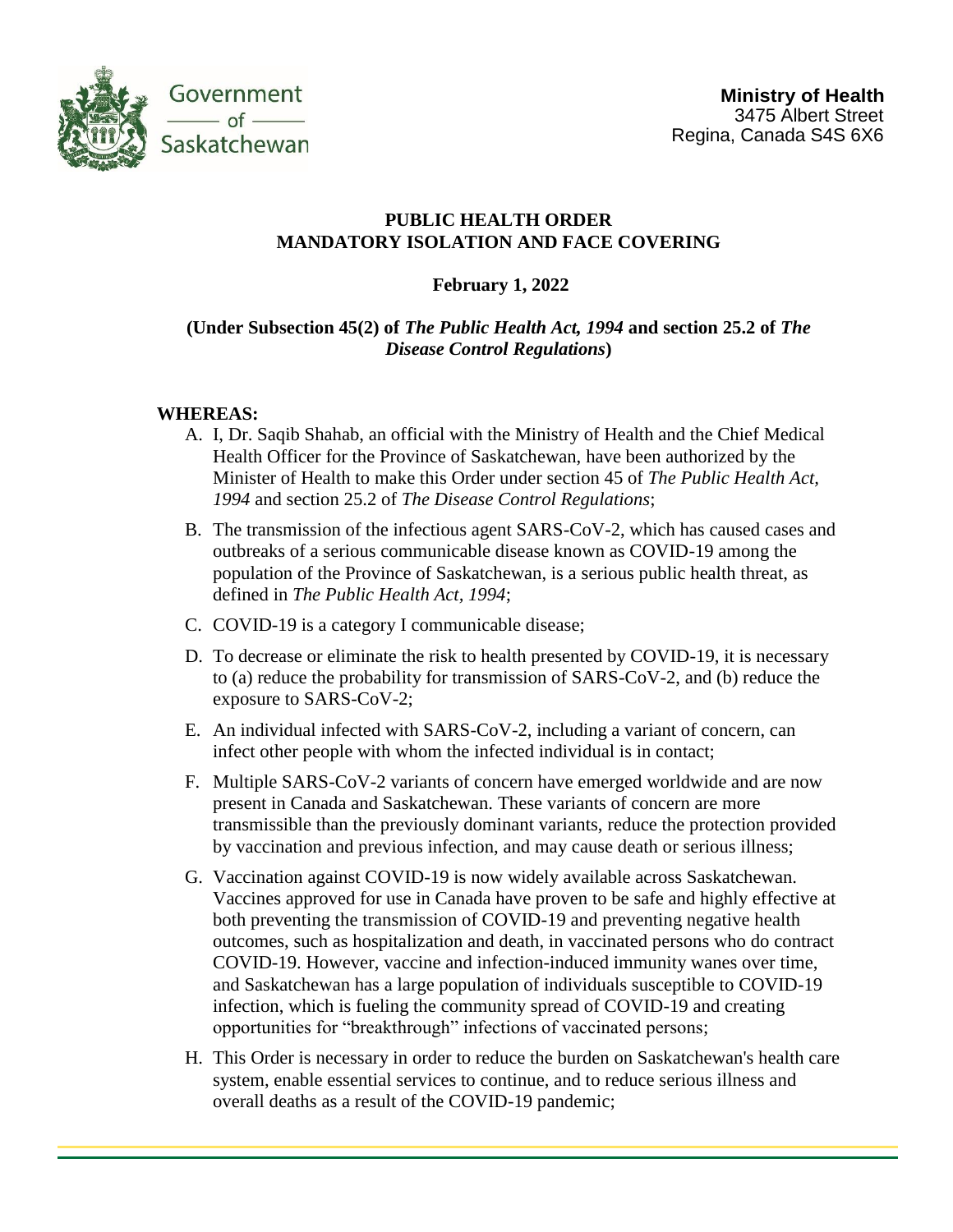- I. I am aware of and have considered the impact that this Order will have on the people of Saskatchewan;
- J. While issuing this Order, I have determined that the restrictions herein are not disproportionate to the risk that COVID-19 poses to the people of Saskatchewan;
- K. I am aware of and have considered that this Order may impact upon constitutionally-protected interests, particularly the rights and freedoms protected by the *Canadian Charter of Rights and Freedoms* ("*Charter*"), including freedom of expression, freedom of peaceful assembly, freedom of association, and mobility rights. I also recognize that the rights and freedoms protected by the *Charter* are not absolute, and are subject to reasonable limits, prescribed by law as can be demonstrably justified in a free and democratic society;
- L. When issuing this Order, I have considered whether alternate measures that are less impactful on the *Charter*-protected rights and freedoms of the people of Saskatchewan are appropriate and consistent with public health principles, including the precautionary principle. I am aware of the importance of choosing measures that impact the *Charter*-protected rights and freedoms of the people of Saskatchewan as little as possible. To that end, this Order:
	- a. allows for the removal of face coverings in a number of instances where the removal of such face covering is conducive to free expression, and where the risk of temporarily removing the face covering is low or manageable; and
	- b. contains exceptions for those with documented medical conditions that may affect their ability to wear a face covering.
- M. I consider the following measures necessary to decrease or eliminate the risk to health presented by COVID-19 and in the public interest, in order to prevent, reduce and control the transmission of SARS-CoV-2, including variants of concern; and
- N. By virtue of the foregoing and under subsection 45(2) of *The Public Health Act, 1994* and subsection 25.2(2) of *The Disease Control Regulations*, effective February 2, 2022 at 12:01 am, I hereby rescind my *Mandatory Isolation and Face Covering Order* (dated January 27, 2022) and ORDER and DIRECT:

### **This Order applies to all individuals, businesses, institutions, associations and other organizations within the Province of Saskatchewan and City of Lloydminster.**

### **SECTION 1: DEFINITIONS**

- (a) In this Order:
	- (i) *"face covering"* means a medical or non-medical mask or other face covering that fully covers the nose, mouth and chin, but does not include a face shield or visor;
	- (ii) *"individual"* means a natural person;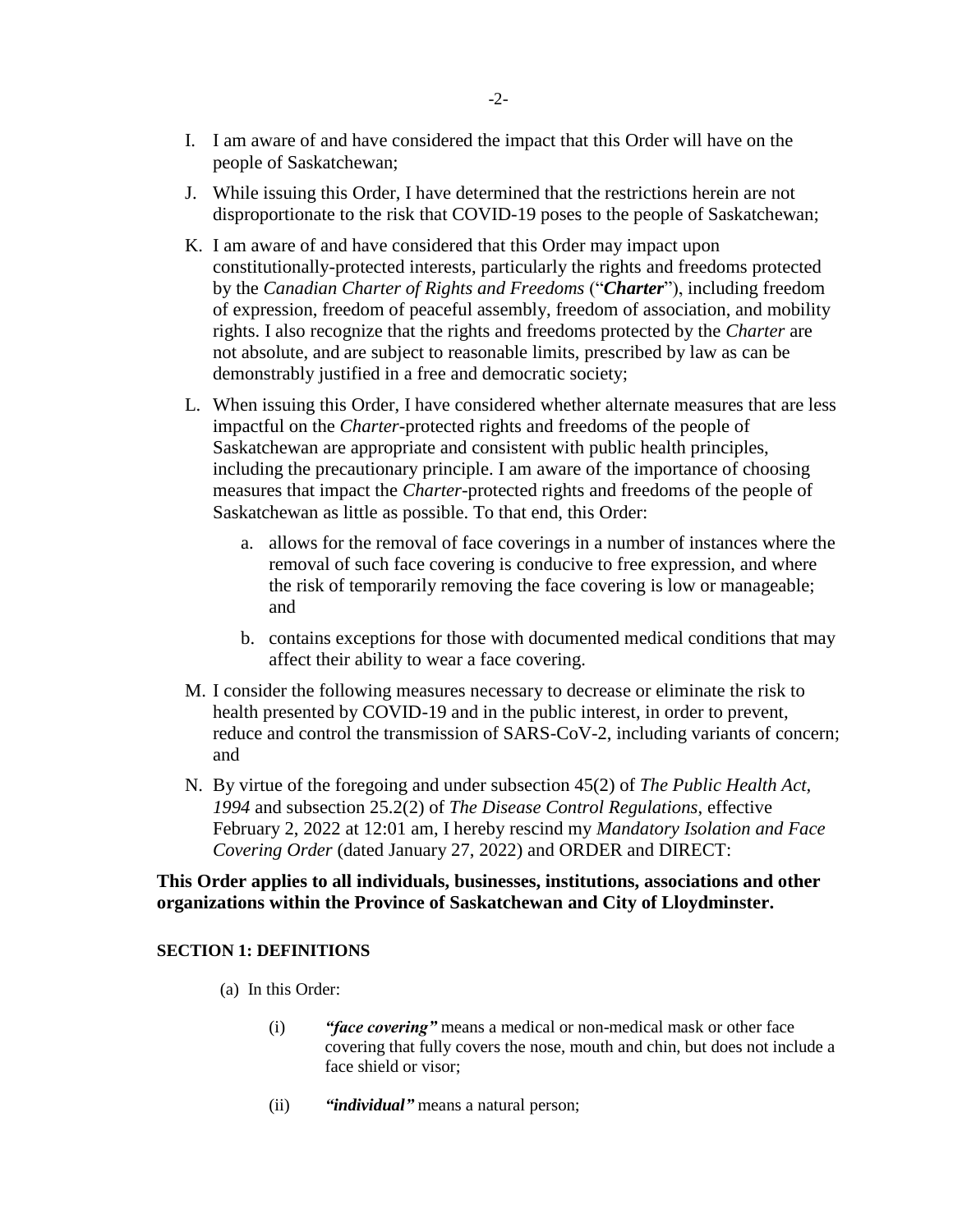- (iii) *"individual with COVID-19"* means an individual who tests positive for COVID-19 and is within their infectious period;
- (iv) *"infectious period"* means, with respect to an individual who tests positive for COVID-19, the period of time that begins:
	- 1. if the individual had symptoms prior to when they test positive for COVID-19, 48 hours before the start of symptoms; or
	- 2. if the individual had no symptoms when they test positive for COVID-19, 48 hours prior to that test,

and ends when the individual is no longer required to self-isolate pursuant to subsections 2(a);

- (v) *"symptoms"* means the signs and symptoms of a COVID-19 infection, and includes fever, cough, headache, muscle or joint aches and pains, sore throat, chills, runny nose, conjunctivitis or pink eye, dizziness, fatigue, nausea or vomiting, diarrhea, loss of appetite, altered sense of taste or smell, shortness of breath, or difficulty breathing; and
- (vi) *"tests positive for COVID-19"* means an individual has tested positive for SARS-CoV-2 utilizing an antigen test or polymerase chain reaction (PCR) test.

For greater certainty, *"tests positive for COVID-19"* includes testing positive for SARS-CoV-2 on a self-administered antigen test, even if subsequent self-administered rapid tests are negative for SARS-CoV-2.

Unless otherwise directed by a Medical Health Officer, *"tests positive for COVID-19"* includes testing positive for SARS-CoV-2 on a selfadministered antigen test, even if a subsequent PCR test is negative for SARS-CoV-2.

#### **SECTION 2: SELF-ISOLATION**

#### *Self-isolation for positive cases*

- (a) All individuals that test positive for COVID-19 shall immediately self-isolate until the later of the following:
	- (i) Five days from the onset of symptoms;
	- (ii) Five days from the date the positive COVID-19 test was administered if the individual did not have or display symptoms when tested and has not shown symptoms since the test was administered; or
	- (iii) 24 hours since the individual's fever has resolved, without the aid of feverreducing medications.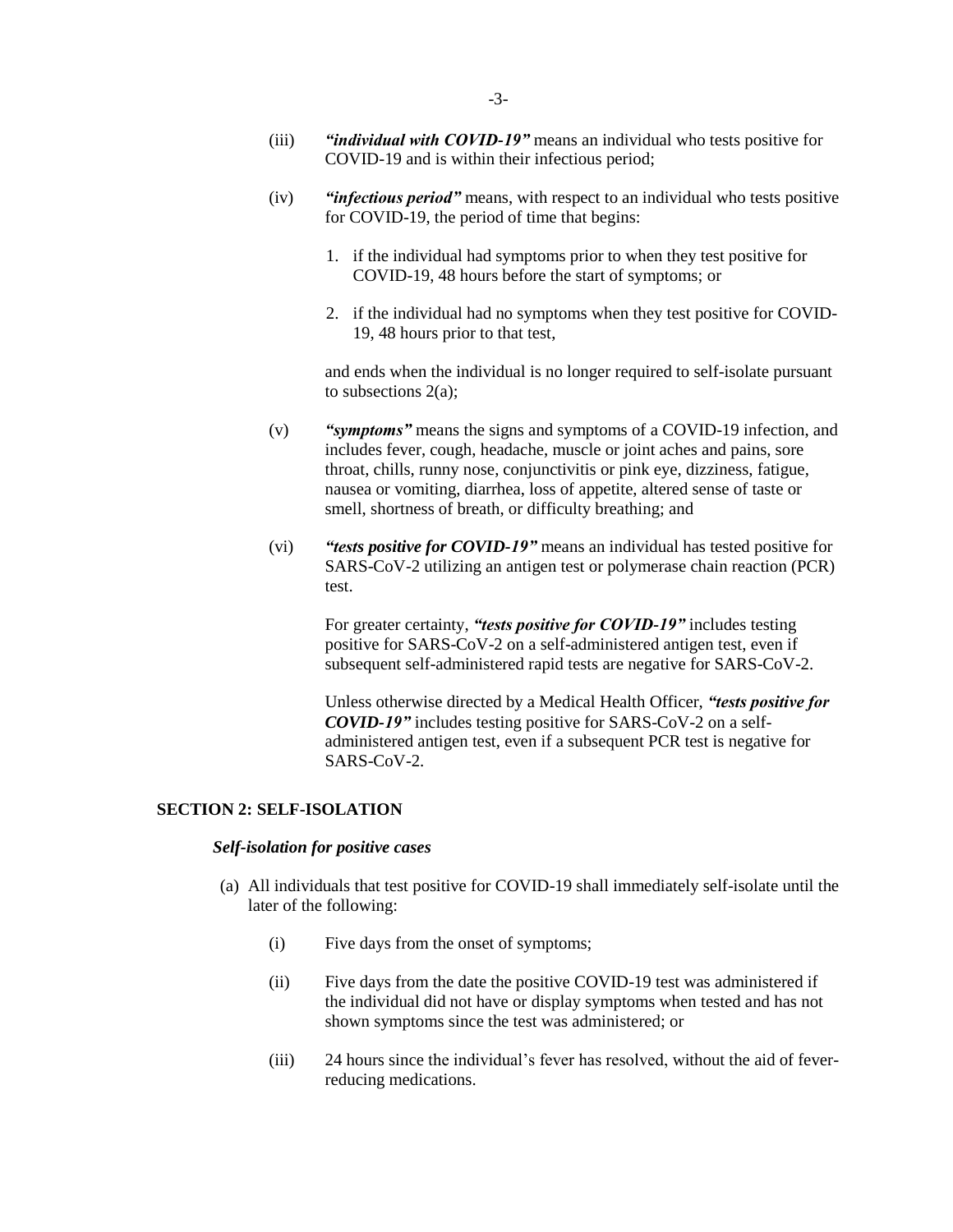#### *Exemptions from self-isolation for essential workers*

- (b) A Medical Health Officer may exempt an individual from the requirement to selfisolate pursuant to subsection (a) if, in the opinion of the Medical Health Officer:
	- (i) The individual provides an essential service, as described in Appendix A; and
	- (ii) The individual's inability to provide that essential service due to selfisolation would pose a safety risk to the public.

An exemption pursuant to this subsection shall be limited to the times and places necessary to provide the essential services identified pursuant to paragraph (i), and may be subject to any terms or conditions imposed by the Medical Health Officer.

#### **SECTION 3: FACE COVERINGS IN ENCLOSED SETTINGS**

- (a) For the purposes of this section:
	- (i) *"health professional"* means:
		- 1. A practicing Physician registered with the Saskatchewan College of Physicians and Surgeons;
		- 2. A practicing Nurse Practitioner or Registered Nurse registered with the Saskatchewan Registered Nurses Association;
		- 3. A practicing Psychiatric Nurse registered with the Registered Psychiatric Nurses Association of Saskatchewan;
		- 4. A practicing Clinical Psychologist that is authorized to diagnose registered with the Saskatchewan College of Psychologists; or
		- 5. A Pharmacist registered with the Saskatchewan College of Pharmacy Professionals;
	- (ii) *"medical face covering"* means a face mask that holds a Class 1 medical device designation from Health Canada;
	- (iii) *"occupant"* means an individual who ordinarily resides in a private dwelling;
	- (iv) *"outbuilding"* includes any area that has a roof and two or more enclosing walls. For greater certainty:
		- 1. Umbrellas are not roofs;
		- 2. A barrier, including a fence or wall, that is no higher than half the ordinary height of a wall is not an enclosing wall;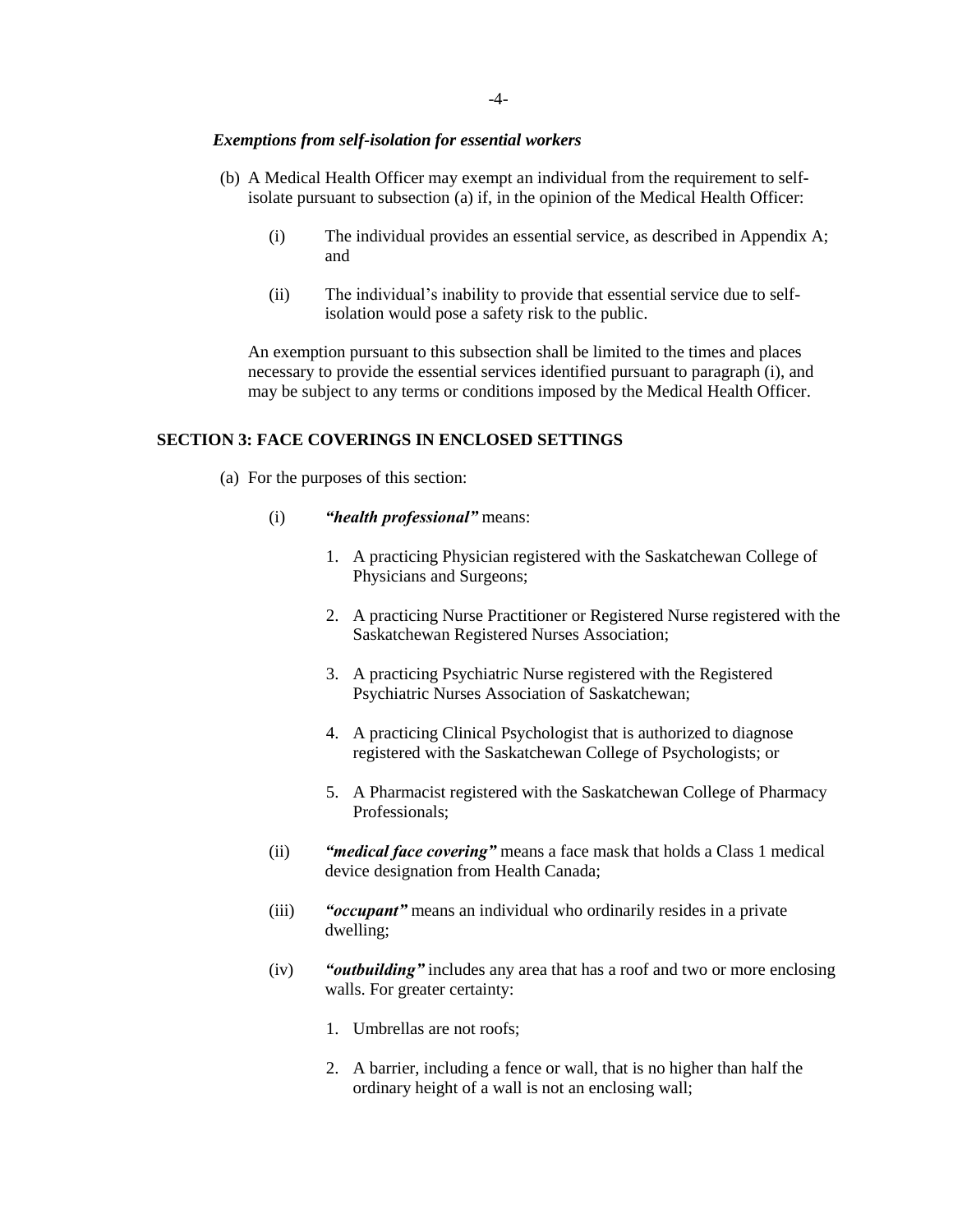- 3. A barrier, including a fence, comprised of mesh or netting that does not block the movement of air through it is not an enclosing wall; and
- 4. A barrier, including the wall of a tent, which is erected at an angle to the ground such that the barrier acts as a wall and a roof at once is simultaneously an enclosing wall and a roof for the purposes of this definition;
- (v) *"private dwelling"* includes any outbuildings associated with the private dwelling; and
- (vi) *"service worker"* means:
	- 1. A health care worker that provides in-person services to patients;
	- 2. A public transport worker that provides in-person services to clients;
	- 3. A retail service or sales worker that provides in-person services to customers;
	- 4. A food or beverage service worker that provides in-person services to customers; or
	- 5. A personal service worker that provides in-person services to clients.
- (b) Subject to the exemptions set out in subsections (c), (d), and (e), all individuals shall wear a face covering when in the following enclosed settings:
	- (i) Addiction treatment centres, complex care centres, health centres, hospitals, mental health centres, residential treatment centres or specialcare homes designated pursuant to *The Provincial Health Authority Act*;
	- (ii) Personal care homes licensed pursuant to *The Personal Care Homes Act*;
	- (iii) Assisted living facilities;
	- (iv) Residential-Service Facilities licensed pursuant to *The Residential-service Facility Regulations*;
	- (v) Pharmacies;
	- (vi) Medical offices and health service centres, such as doctor's offices, dentist's offices, physiotherapist offices, and therapeutic massage offices;
	- (vii) Retail businesses, such as grocery stores, clothing stores, and sporting goods stores;
	- (viii) Service businesses, such as mechanics, insurance agencies, dry cleaners, and professional services;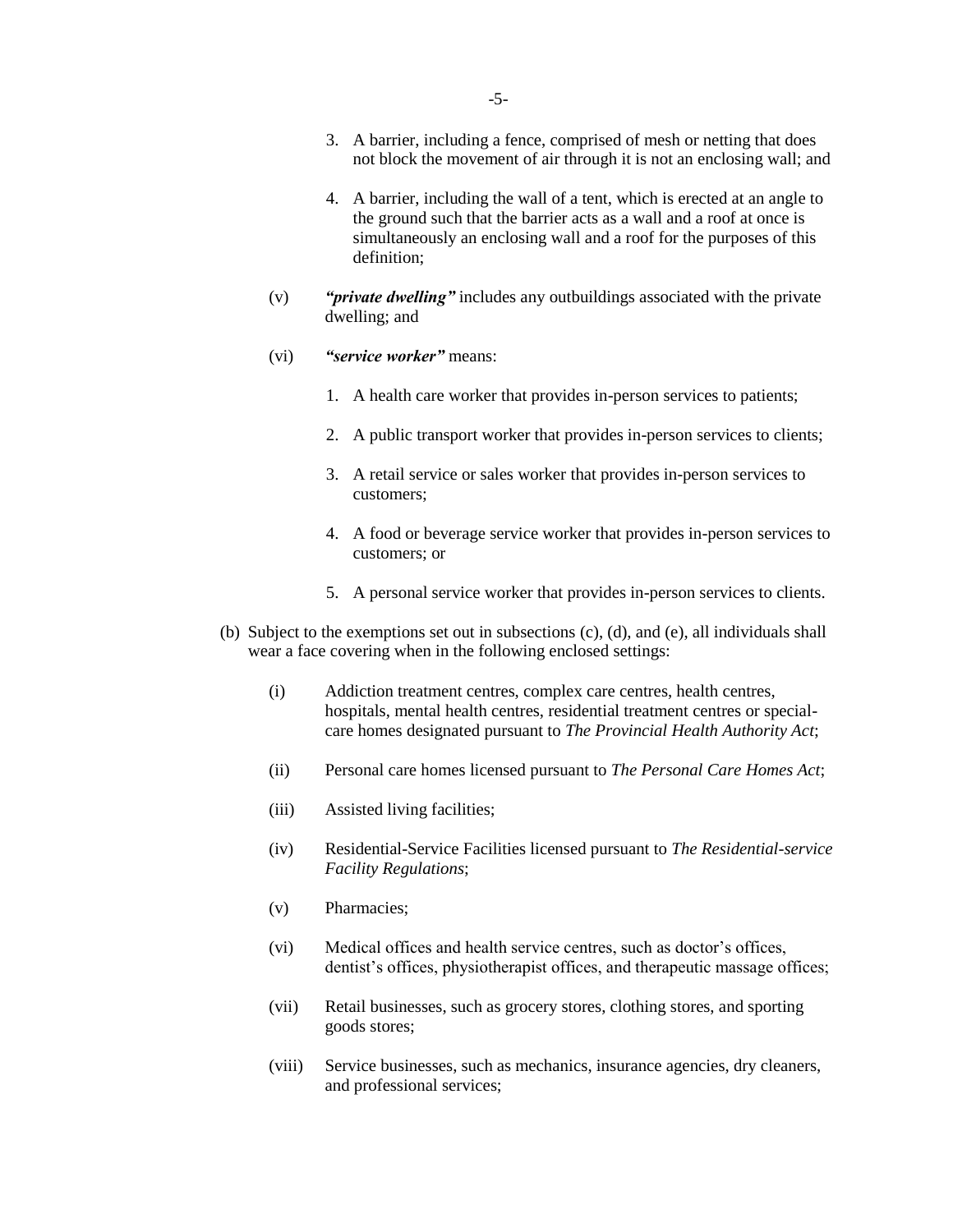- (ix) Shopping centres, markets, and malls;
- (x) Personal service businesses, such as hair salons, nail salons, spas, body art facilities, and tanning salons;
- (xi) Restaurants and bars, including permittees issued a tavern permit or manufacturer permit pursuant to *The Alcohol Control Regulations, 2016*;
- (xii) Places of worship or faith gatherings;
- (xiii) Places for cultural or entertainment services or activities, such as movie theatres, arcades, concerts or other performances;
- (xiv) Places for sports and recreational activities, such as gyms, ice arenas, pools, gymnastics facilities, dance facilities, or indoor court or field facilities;
- (xv) Places used to hold events or host gatherings, such as conferences, conventions, and receptions;
- (xvi) Municipal, provincial, or federal government locations offering services to the public;
- (xvii) In all common areas of a correctional facility designated pursuant to *The Correctional Services Act, 2012*;
- (xviii) Hotels, motels, and bed and breakfasts;
- (xix) Common areas of rental cabins or cottages;
- (xx) Common areas, such as elevators, lobbies, or hallways, of multi-unit residential buildings;
- (xxi) Public areas of a university or college campus, such as a library or student union building, classrooms, hallways, administration offices, and other common areas. For greater certainty, public areas do not include student residences;
- (xxii) A school or independent school as defined in *The Education Act, 1995*, excluding home schools;
- (xxiii) A facility as defined in *The Child Care Act, 2014*;
- (xxiv) Train stations, bus stations, bus shelters, ferry terminals, and airports;
- (xxv) Ride share services, carpools, and public transportation, including buses, cabs, car services, shuttles, and transportation issued a permit pursuant to subsection 19(1)(c) of *The Alcohol Control Regulations, 2016*;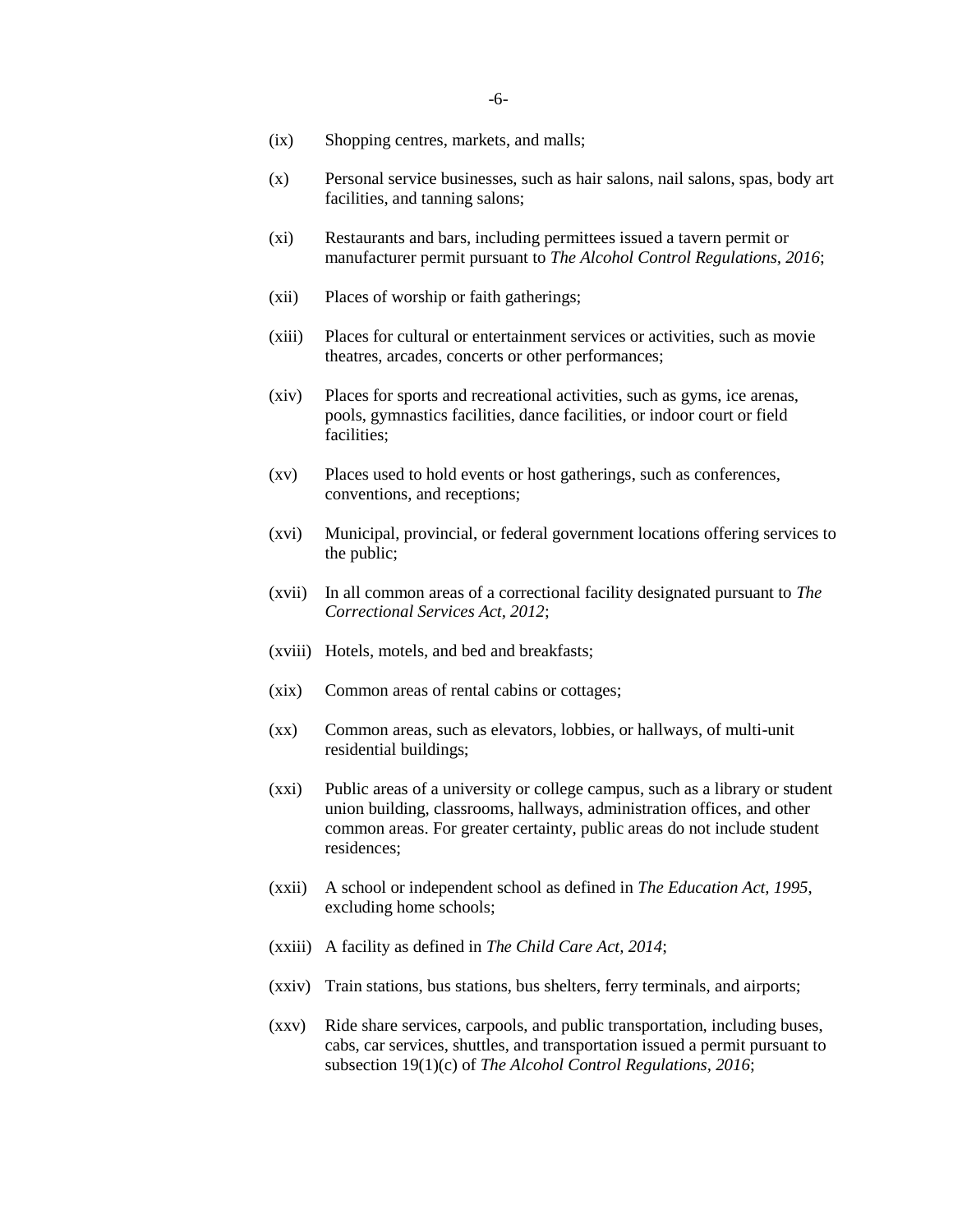- (xxvi) Common areas, such as elevators, lobbies, hallways or areas where more than one individual works, in all workplaces that are not otherwise mentioned in paragraphs (i) to (xxv), including, but not limited to, businesses that the public do not ordinarily have access to, construction sites, or manufacturing facilities; and
- (xxvii) Private dwellings in the following circumstances:
	- 1. When individuals are in the dwelling for the purposes of cleaning or maintenance services; or
	- 2. If a business is operated out of the private dwelling, when individuals are in the dwelling for purposes related to the operation of that business.
- (c) Face coverings are not required for the following individuals:
	- (i) Individuals aged two and under;
	- (ii) Individuals aged three to twelve who are not reasonably able to wear a face covering;
	- (iii) Subject to subsection (g), individuals who, in the determination of a health professional, are unable to wear a face covering due to a particular medical condition and have received written confirmation of same in accordance with subsection (f):
	- (iv) Individuals who, due to cognitive impairment, an intellectual disability, or a severe mental health condition, are unable to understand the requirement;
	- (v) The following individuals, while speaking during a television or other media news interview or conference, but only when they can maintain a distance of three metres from other individuals:
		- 1. Municipal, provincial, or federal government officials; and
		- 2. Media broadcasters;
	- (vi) Individuals who are leading a service, ceremony, or other public event while speaking from a podium, lectern, platform, stage, desk or other standing or seating area dedicated to speaking, but only when the individual can maintain a distance of three metres from other individuals;
	- (vii) Individuals performing in a band or orchestra but only for the duration of the practice or performance;
	- (viii) Individuals acting or performing in a film, television, or media production, for the duration of the scene or performance only, so long as they are subject to a proof of vaccination policy;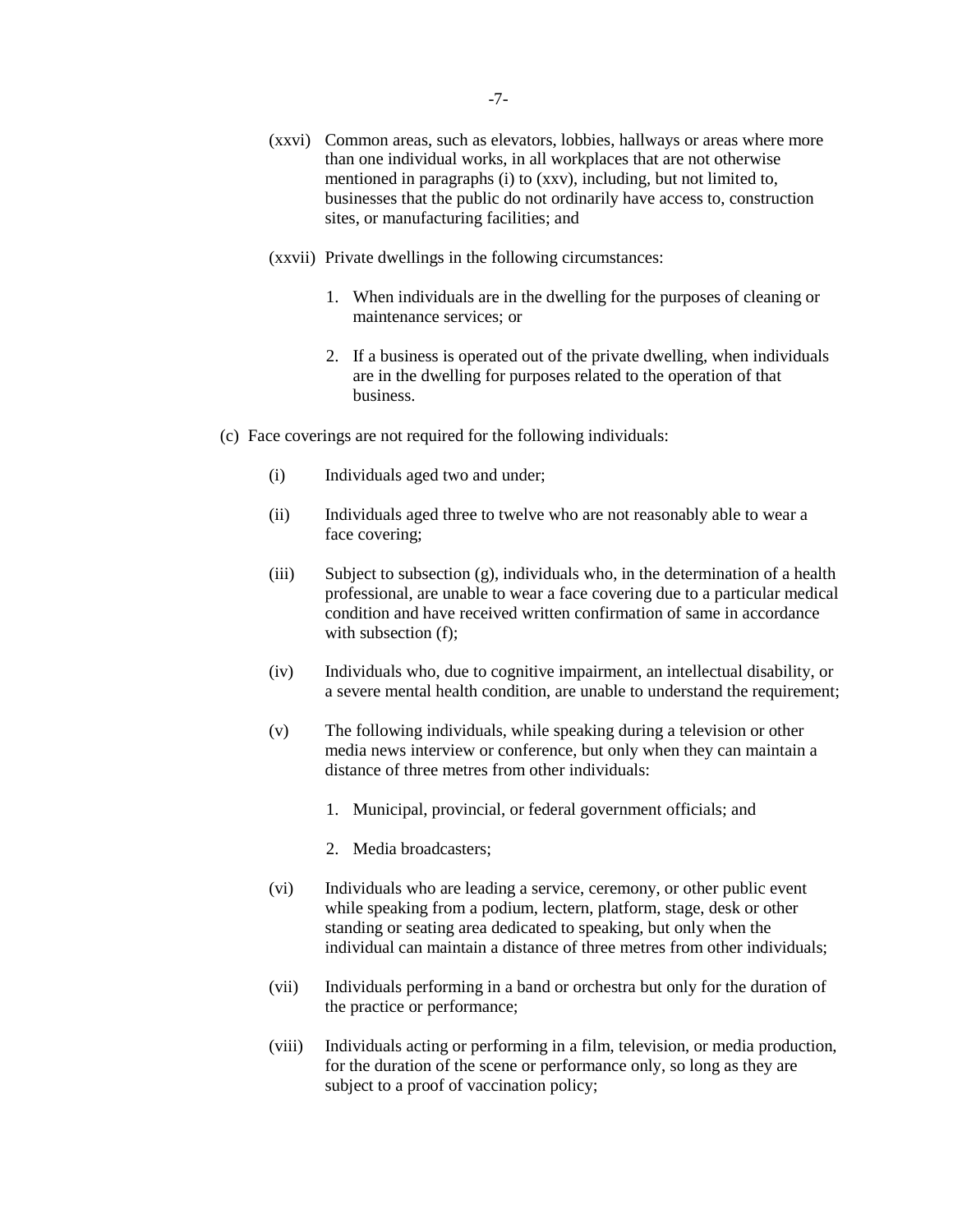- (ix) Subject to subsection (x), individuals 18 years of age and older and on-ice or on-court officials while participating in sport or fitness activities, for the duration of the sport or fitness activity only, so long as they are subject to a proof of vaccination policy;
- (x) As defined by section 3 of this order; pupils, 18 years of age or older, while participating in school organized sports, for the duration of the sport only; and,
- (xi) Individuals who are under the age of 18 years while participating in sports, for the duration of the sport only.
- (d) Face coverings are not required in the following circumstances:
	- (i) Where the short-term removal of the face covering is necessary for the purposes of identifying an individual;
	- (ii) Where it is necessary for an individual to uncover their nose, mouth, or chin for the purposes of receiving a health or personal service, for the duration of the treatment or service only;
	- (iii) While seated and consuming food or a beverage in a restaurant, food court at a shopping centre or food store, bar, movie theatre or in any other location where food or beverages are served;
	- (iv) While a child is seated and consuming food or beverage at the enclosed space mentioned in paragraph  $(b)(xxii)$  or  $(b)(xiii)$ ;
	- (v) While participating in aquatic activities, for the duration of the activity only;
	- (vi) While providing personal support services to an individual with a disability if wearing a face covering could hinder the ability of that individual to receive the service, such as hindering that individual's ability to lip read;
	- (vii) While alone in an area of an enclosed setting, such as an office, to which members of the public do not normally have access;
	- (viii) While seated alone in a cubicle, which is a single office workspace enclosed on at least three sides with partitions;
	- (ix) In a courthouse or courtroom, where wearing a face covering poses a security risk;
	- (x) In a proceeding before an administrative tribunal established by legislation or a court, where the decision-maker determines that removing the face covering is essential to ensure the integrity of the proceeding; or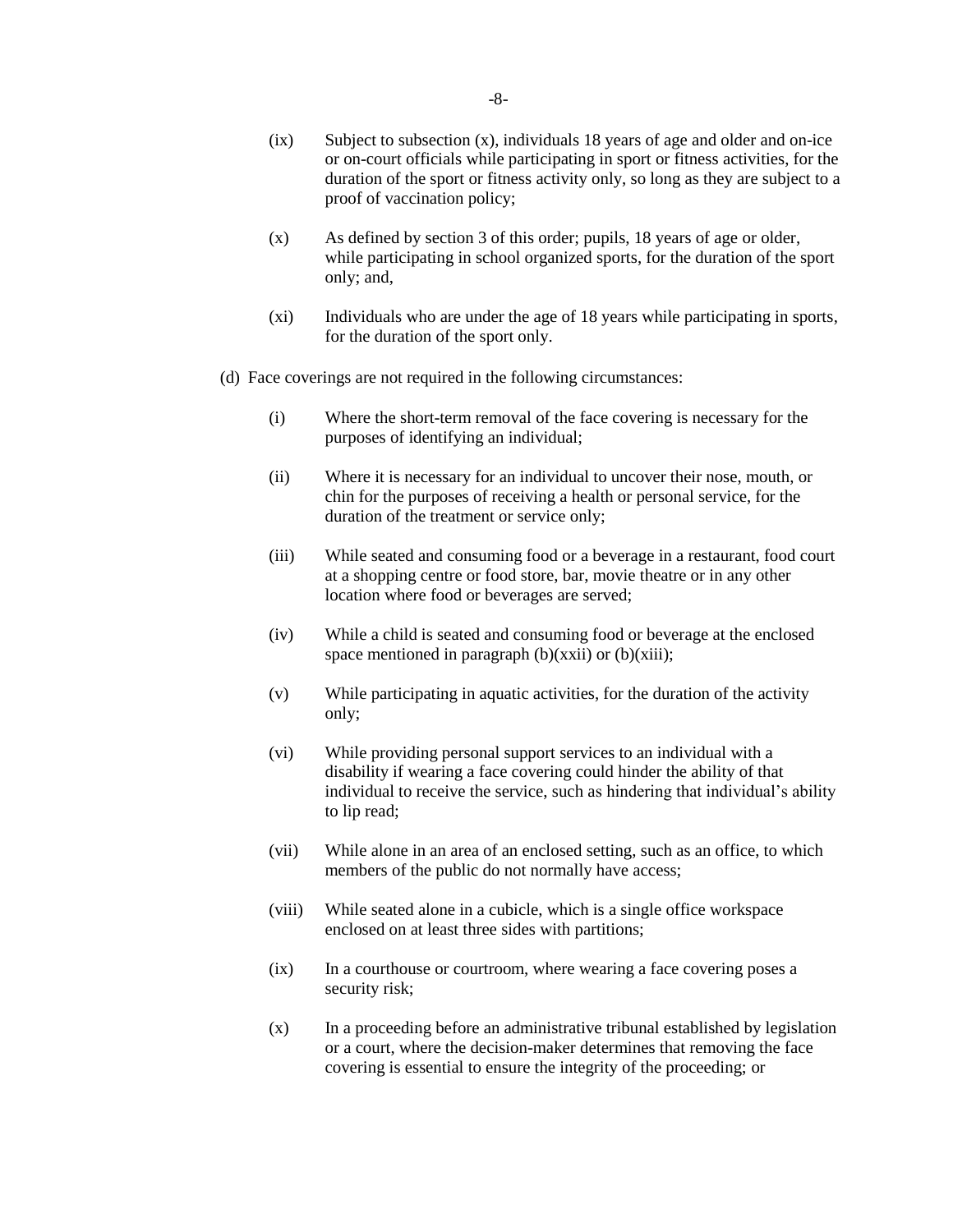- (xi) While a child is sleeping at the enclosed space mentioned in paragraph  $(b)(xxiii)$ .
- (e) Face coverings are not required in the following enclosed settings:
	- (i) The private resident areas of the settings described in paragraphs (b)(i) to (iv); and
	- (ii) Hotel rooms, motel rooms, bedrooms and private bathrooms in a bed and breakfast.
- (f) For the purposes of paragraph (c)(iii), written confirmation of a particular medical condition must include:
	- (i) the name of the individual to whom the written confirmation of exemption applies;
	- (ii) the name of the issuing health professional;
	- (iii) the telephone number of the issuing health professional;
	- (iv) the signature of the issuing health professional; and
	- (v) the date the written confirmation was provided.

For greater certainty, the written confirmation of a particular medical condition does not need to disclose the individual's particular medical condition.

- (g) Individuals who, in the determination of a health professional, are unable to wear a face covering due to a particular medical condition and receive written confirmation of same in accordance with subsection (f), but are also employed as a service worker must wear a face covering while performing their duties unless:
	- (i) The manner in which the individual's duties are performed is altered to ensure that they do not come within a two metre distance of any individual who is not an occupant of the individual's private dwelling; or
	- (ii) Other measures have been put into place that eliminate or reduce the risk of transmission of SARS-CoV-2 to the satisfaction of a public health officer.
- (h) Medical face coverings shall be worn:
	- (i) By medical professionals when providing care to an individual with COVID-19 or an individual displaying signs or experiencing symptoms of SARS-CoV-2 infection;
	- (ii) By employees working in the enclosed space described in paragraph (b)(xxiii) when in contact with a child displaying signs or experiencing symptoms of SARS-CoV-2 infection;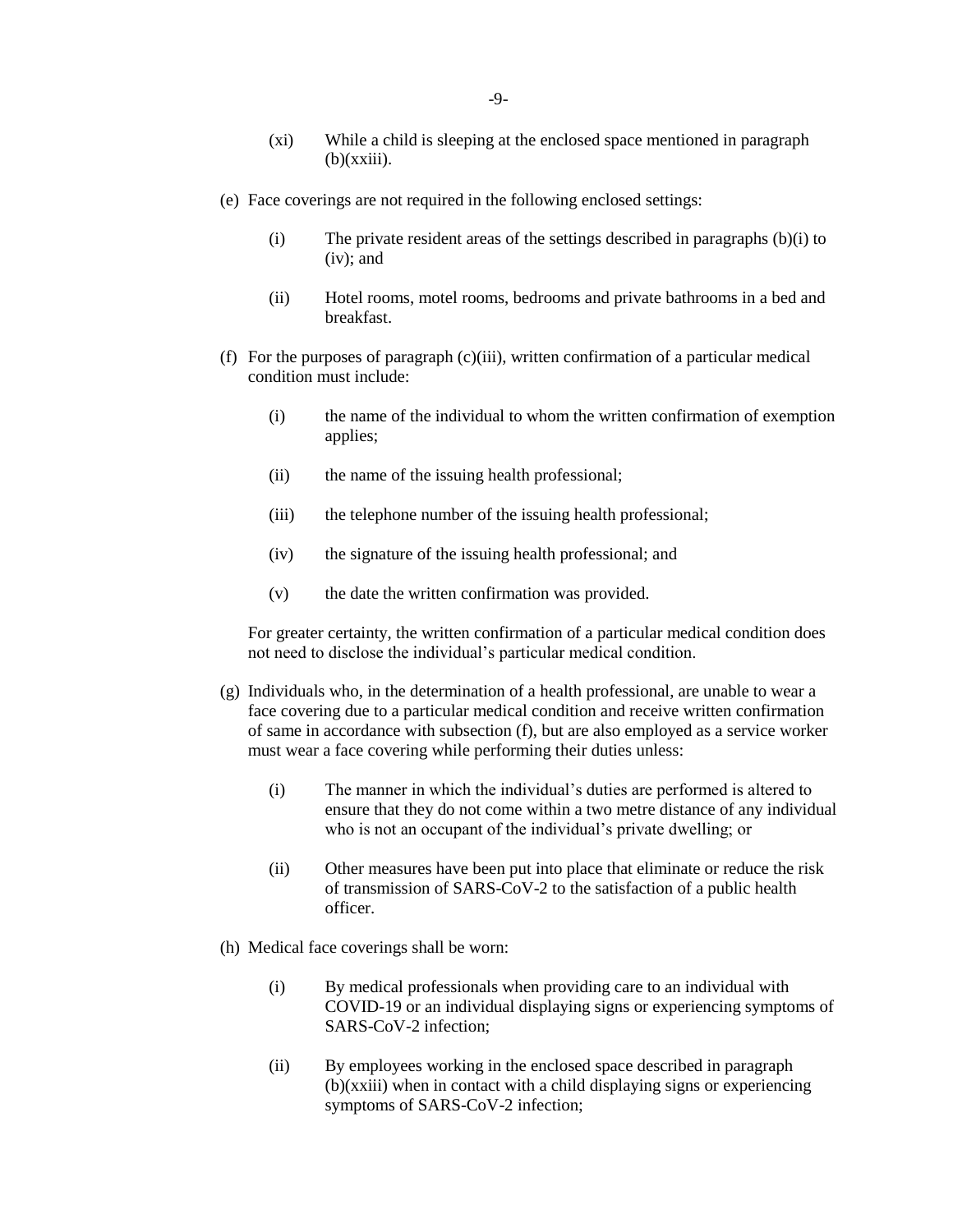- (iii) By employees working in the enclosed space described in paragraph (b)(xxii) when in contact with a child displaying signs or experiencing symptoms of SARS-CoV-2 infection;
- (iv) By employees of child or youth day camps when in contact with a child displaying signs or experiencing symptoms of SARS-CoV-2 infection; and
- (v) By Staff Members working in patient care areas of a Facility, if they are:
	- 1. in direct contact with patients; or
	- 2. cannot consistently maintain two metres of physical distance between themselves and all other individuals.

For the purposes of this paragraph:

- i. *"Facility"* means:
	- A. a special-care home designated pursuant to *The Provincial Health Authority Act*;
	- B. a personal care home licensed pursuant to *The Personal Care Homes Act*;
	- C. all facilities designated pursuant to *The Provincial Health Authority Act* operated by the Provincial Health Authority as defined in *The Provincial Health Authority Act*;
	- D. hospitals as designated pursuant to *The Provincial Health Authority Act* operated by an affiliate prescribed in *The Provincial Health Authority Administration Regulations*; and
	- E. the following facilities operated by the Saskatchewan Cancer Agency continued pursuant to *The Cancer Agency Act*;
		- a. Saskatoon Cancer Centre;
		- b. Allan Blair Cancer Centre; and
		- c. The Hematology Clinic;
- ii. *"Licensee"* means:
	- A. the operator of a special-care home designated pursuant to *The Provincial Health Authority Ac*t;
	- B. the licensee of a personal care home licensed pursuant to *The Personal Care Homes Act*; and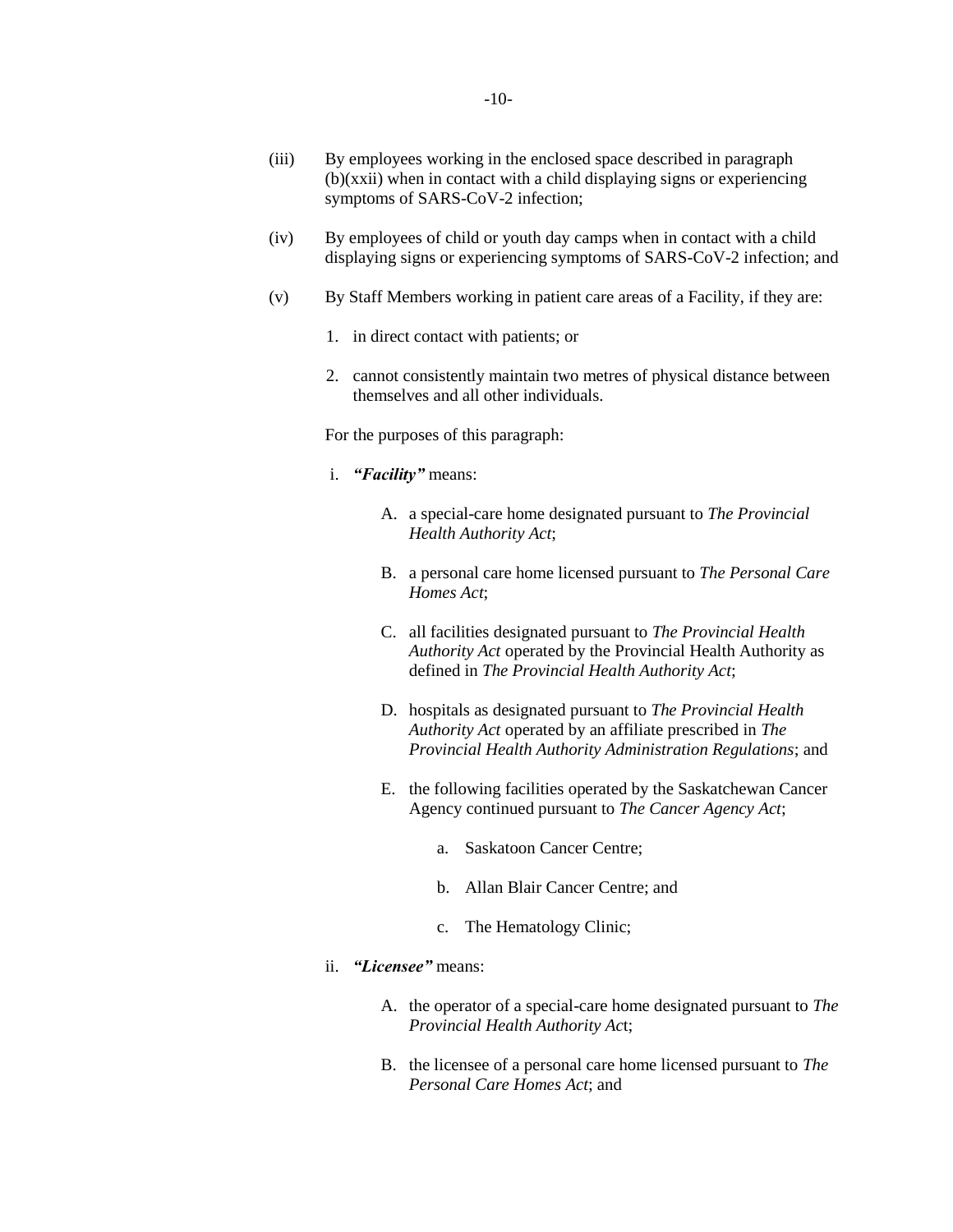- -11-
- C. an individual who, or corporation that, under a contract or subcontract with an operator of a special care-home or a licensee of a personal care home, provides or arranges for the provision of health care services or support services within the facility.
- D. *The Provincial Health Authority* as defined in *The Provincial Health Authority Act*; and
- E. The Saskatchewan Cancer Agency continued pursuant to *The Cancer Agency Act*;
- iii. *"Staff Member"* means:
	- A. any individual who is employed by, or provides services under a contract with, the Licensee of a Facility; and
	- B. any volunteer or student that assists in the provision of services within the Facility.

This Order remains in effect until February 28<sup>th</sup>, 2022, or until, in the opinion of the Chief Medical Health Officer, there is no longer a public health threat, whichever shall first occur.

DATED at Regina, Saskatchewan, on the 1<sup>st</sup> day of February, 2022.

Dr. Saqib Shahab FRCPC Government of Saskatchewan Chief Medical Health Officer

\_\_\_\_\_\_\_\_\_\_\_\_\_\_\_\_\_\_\_\_\_\_\_\_\_\_\_\_\_\_\_\_\_\_\_\_